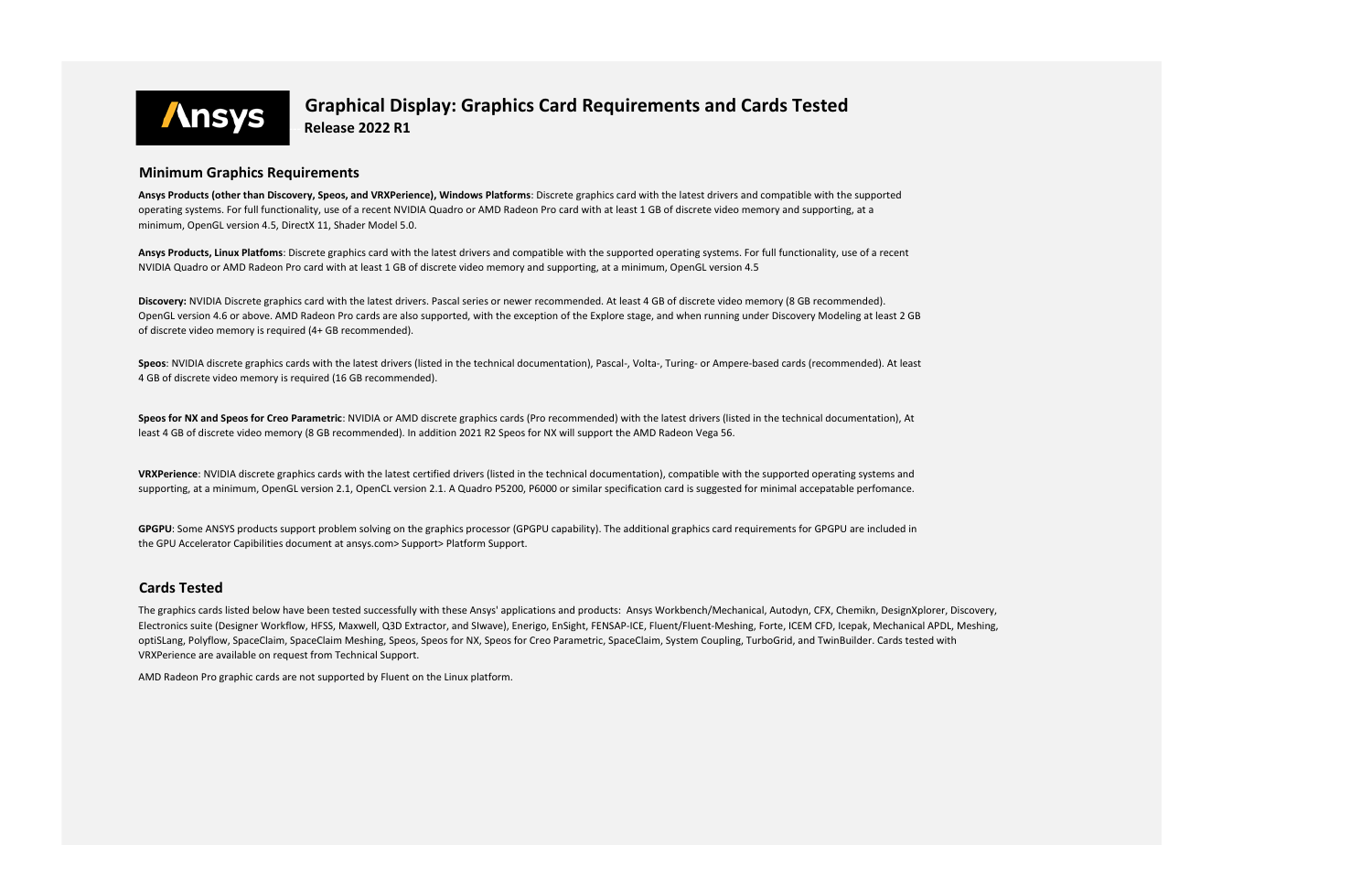| Manufacturer | <b>Product Series</b> | <b>Card Version</b> | <b>Tested Platform</b> | <b>Tested OS</b>           | <b>Notes</b>                                          |
|--------------|-----------------------|---------------------|------------------------|----------------------------|-------------------------------------------------------|
| AMD          | Radeon Pro            | W5500               | Windows x64            | Windows 10                 |                                                       |
|              |                       |                     | Linux x64              | CentOS 8.3                 |                                                       |
|              |                       | W5700               | Windows x64            | Windows 10                 |                                                       |
|              |                       | W6600               | Windows x64            | Windows 10                 |                                                       |
|              |                       |                     | Linux x64              | <b>RHEL 8.4</b>            |                                                       |
|              |                       | W6800               | Windows x64            | Windows 10                 |                                                       |
|              |                       |                     | Linux x64              | <b>RHEL 8.3</b>            |                                                       |
|              |                       | WX3100              | Linux x64              | CentOS 7.9                 |                                                       |
|              |                       | WX3200              | Windows x64            | <b>Windows Server 2019</b> |                                                       |
|              |                       | WX7100              | Windows x64            | Windows 10                 |                                                       |
|              |                       |                     | Linux x64              | <b>SLES 15.2</b>           |                                                       |
|              |                       | WX8200              | Linux x64              | CentOS 8.2                 |                                                       |
|              |                       | WX9100              | Windows x64            | Windows 10                 |                                                       |
|              |                       | Vega 56             | Windows x64            | Windows 10                 | Tested with Speos for NX only                         |
|              |                       | VII                 | Windows x64            | Windows 10                 |                                                       |
|              |                       |                     | Linux x64              | <b>RHEL 7.9</b>            |                                                       |
|              | <b>Ryzen Pro</b>      | 4000 Mobile         | Windows x64            | Windows 10                 | Requires specific non-unified driver for installation |

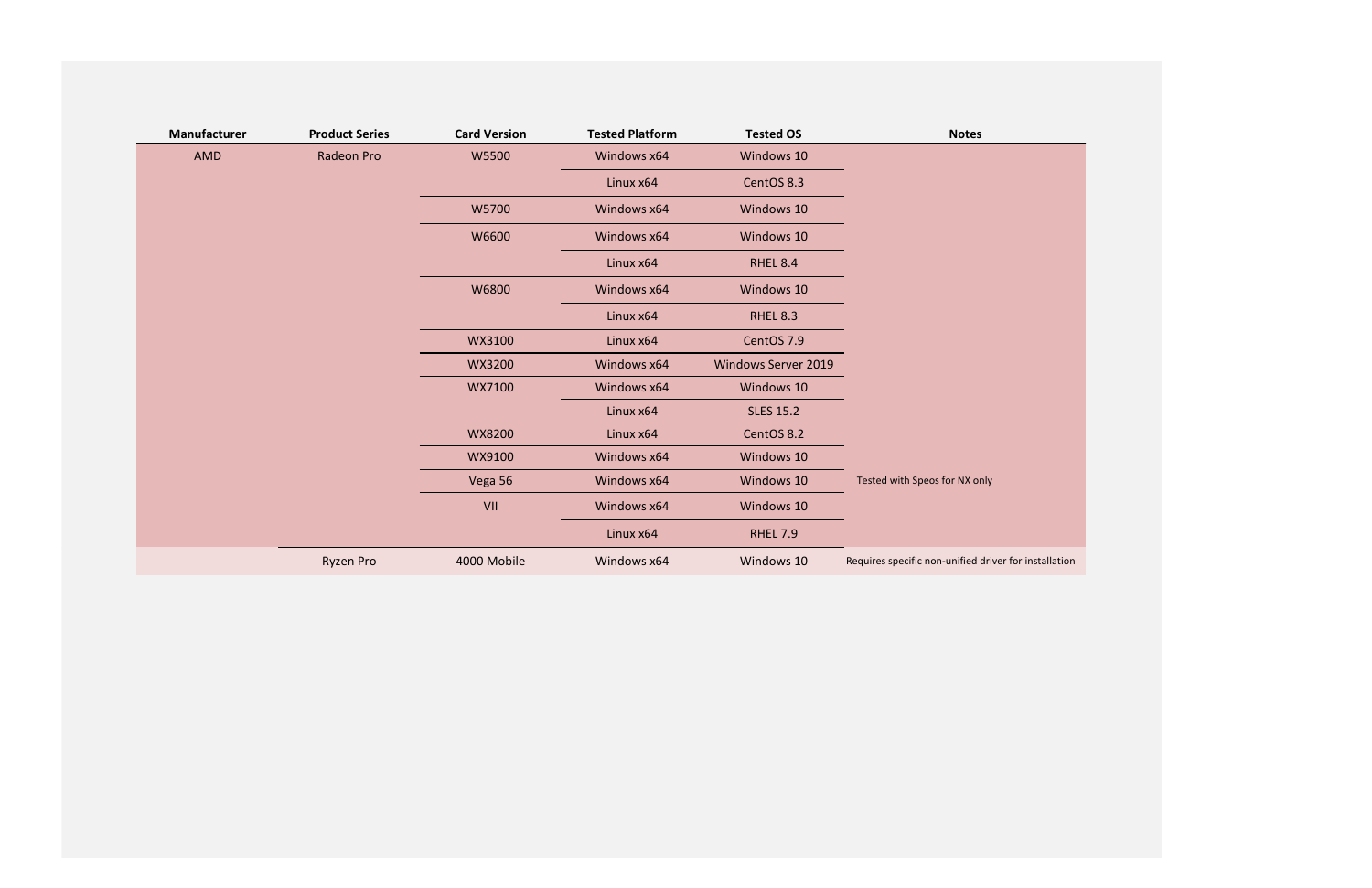| <b>NVIDIA</b><br>Quardo GV<br>GV100<br>Windows 10<br>Windows x64<br>Linux x64<br><b>RHEL 8.2</b><br><b>Quadro P</b><br>P600<br>Windows x64<br>Windows 10<br>Linux x64<br><b>RHEL 8.2</b><br>P1000<br>Linux x64<br><b>RHEL 8.3</b><br>Linux x64<br>P2000<br><b>SLES 12.5</b><br>Windows x64<br>Windows 10<br>P2200<br>Linux x64<br>CentOS 8.3<br>P4000<br>Windows x64<br>Windows 10<br>Linux x64<br><b>SLES 15.2</b><br>P5000<br>Linux x64<br>CentOS 8.1<br>Windows x64<br>Windows 10<br>P5200<br>Tested with Speos only<br>P6000<br>Windows x64<br>Windows 10<br>Linux x64<br><b>RHEL 7.8</b><br><b>Quadro RTX</b><br>Windows x64<br>Windows 10<br>3000 (mobile)<br>Windows x64<br>Windows 10<br>4000 (mobile)<br>4000<br>Windows x64<br>Windows 10<br>Linux x64<br><b>RHEL 7.7</b><br>5000 (mobile)<br>Windows x64<br>Windows 10<br>5000<br>Windows 10<br>Windows x64<br>Linux x64<br><b>SLES 15.1</b><br>6000<br>Windows 10<br>Windows x64<br>Linux x64<br><b>RHEL 8.4</b><br>8000<br>Windows x64<br>Windows 10<br>Linux x64<br><b>SLES 12.5</b> | Manufacturer | <b>Produst Series</b> | <b>Card Version</b> | <b>Tested Platform</b> | <b>Tested OS</b> | <b>Notes</b> |
|----------------------------------------------------------------------------------------------------------------------------------------------------------------------------------------------------------------------------------------------------------------------------------------------------------------------------------------------------------------------------------------------------------------------------------------------------------------------------------------------------------------------------------------------------------------------------------------------------------------------------------------------------------------------------------------------------------------------------------------------------------------------------------------------------------------------------------------------------------------------------------------------------------------------------------------------------------------------------------------------------------------------------------------------------|--------------|-----------------------|---------------------|------------------------|------------------|--------------|
|                                                                                                                                                                                                                                                                                                                                                                                                                                                                                                                                                                                                                                                                                                                                                                                                                                                                                                                                                                                                                                                    |              |                       |                     |                        |                  |              |
|                                                                                                                                                                                                                                                                                                                                                                                                                                                                                                                                                                                                                                                                                                                                                                                                                                                                                                                                                                                                                                                    |              |                       |                     |                        |                  |              |
|                                                                                                                                                                                                                                                                                                                                                                                                                                                                                                                                                                                                                                                                                                                                                                                                                                                                                                                                                                                                                                                    |              |                       |                     |                        |                  |              |
|                                                                                                                                                                                                                                                                                                                                                                                                                                                                                                                                                                                                                                                                                                                                                                                                                                                                                                                                                                                                                                                    |              |                       |                     |                        |                  |              |
|                                                                                                                                                                                                                                                                                                                                                                                                                                                                                                                                                                                                                                                                                                                                                                                                                                                                                                                                                                                                                                                    |              |                       |                     |                        |                  |              |
|                                                                                                                                                                                                                                                                                                                                                                                                                                                                                                                                                                                                                                                                                                                                                                                                                                                                                                                                                                                                                                                    |              |                       |                     |                        |                  |              |
|                                                                                                                                                                                                                                                                                                                                                                                                                                                                                                                                                                                                                                                                                                                                                                                                                                                                                                                                                                                                                                                    |              |                       |                     |                        |                  |              |
|                                                                                                                                                                                                                                                                                                                                                                                                                                                                                                                                                                                                                                                                                                                                                                                                                                                                                                                                                                                                                                                    |              |                       |                     |                        |                  |              |
|                                                                                                                                                                                                                                                                                                                                                                                                                                                                                                                                                                                                                                                                                                                                                                                                                                                                                                                                                                                                                                                    |              |                       |                     |                        |                  |              |
|                                                                                                                                                                                                                                                                                                                                                                                                                                                                                                                                                                                                                                                                                                                                                                                                                                                                                                                                                                                                                                                    |              |                       |                     |                        |                  |              |
|                                                                                                                                                                                                                                                                                                                                                                                                                                                                                                                                                                                                                                                                                                                                                                                                                                                                                                                                                                                                                                                    |              |                       |                     |                        |                  |              |
|                                                                                                                                                                                                                                                                                                                                                                                                                                                                                                                                                                                                                                                                                                                                                                                                                                                                                                                                                                                                                                                    |              |                       |                     |                        |                  |              |
|                                                                                                                                                                                                                                                                                                                                                                                                                                                                                                                                                                                                                                                                                                                                                                                                                                                                                                                                                                                                                                                    |              |                       |                     |                        |                  |              |
|                                                                                                                                                                                                                                                                                                                                                                                                                                                                                                                                                                                                                                                                                                                                                                                                                                                                                                                                                                                                                                                    |              |                       |                     |                        |                  |              |
|                                                                                                                                                                                                                                                                                                                                                                                                                                                                                                                                                                                                                                                                                                                                                                                                                                                                                                                                                                                                                                                    |              |                       |                     |                        |                  |              |
|                                                                                                                                                                                                                                                                                                                                                                                                                                                                                                                                                                                                                                                                                                                                                                                                                                                                                                                                                                                                                                                    |              |                       |                     |                        |                  |              |
|                                                                                                                                                                                                                                                                                                                                                                                                                                                                                                                                                                                                                                                                                                                                                                                                                                                                                                                                                                                                                                                    |              |                       |                     |                        |                  |              |
|                                                                                                                                                                                                                                                                                                                                                                                                                                                                                                                                                                                                                                                                                                                                                                                                                                                                                                                                                                                                                                                    |              |                       |                     |                        |                  |              |
|                                                                                                                                                                                                                                                                                                                                                                                                                                                                                                                                                                                                                                                                                                                                                                                                                                                                                                                                                                                                                                                    |              |                       |                     |                        |                  |              |
|                                                                                                                                                                                                                                                                                                                                                                                                                                                                                                                                                                                                                                                                                                                                                                                                                                                                                                                                                                                                                                                    |              |                       |                     |                        |                  |              |
|                                                                                                                                                                                                                                                                                                                                                                                                                                                                                                                                                                                                                                                                                                                                                                                                                                                                                                                                                                                                                                                    |              |                       |                     |                        |                  |              |
|                                                                                                                                                                                                                                                                                                                                                                                                                                                                                                                                                                                                                                                                                                                                                                                                                                                                                                                                                                                                                                                    |              |                       |                     |                        |                  |              |
|                                                                                                                                                                                                                                                                                                                                                                                                                                                                                                                                                                                                                                                                                                                                                                                                                                                                                                                                                                                                                                                    |              |                       |                     |                        |                  |              |
|                                                                                                                                                                                                                                                                                                                                                                                                                                                                                                                                                                                                                                                                                                                                                                                                                                                                                                                                                                                                                                                    |              |                       |                     |                        |                  |              |
|                                                                                                                                                                                                                                                                                                                                                                                                                                                                                                                                                                                                                                                                                                                                                                                                                                                                                                                                                                                                                                                    |              |                       |                     |                        |                  |              |
|                                                                                                                                                                                                                                                                                                                                                                                                                                                                                                                                                                                                                                                                                                                                                                                                                                                                                                                                                                                                                                                    |              | Quadro T              | T2000 (mobile)      | Windows x64            | Windows 10       |              |